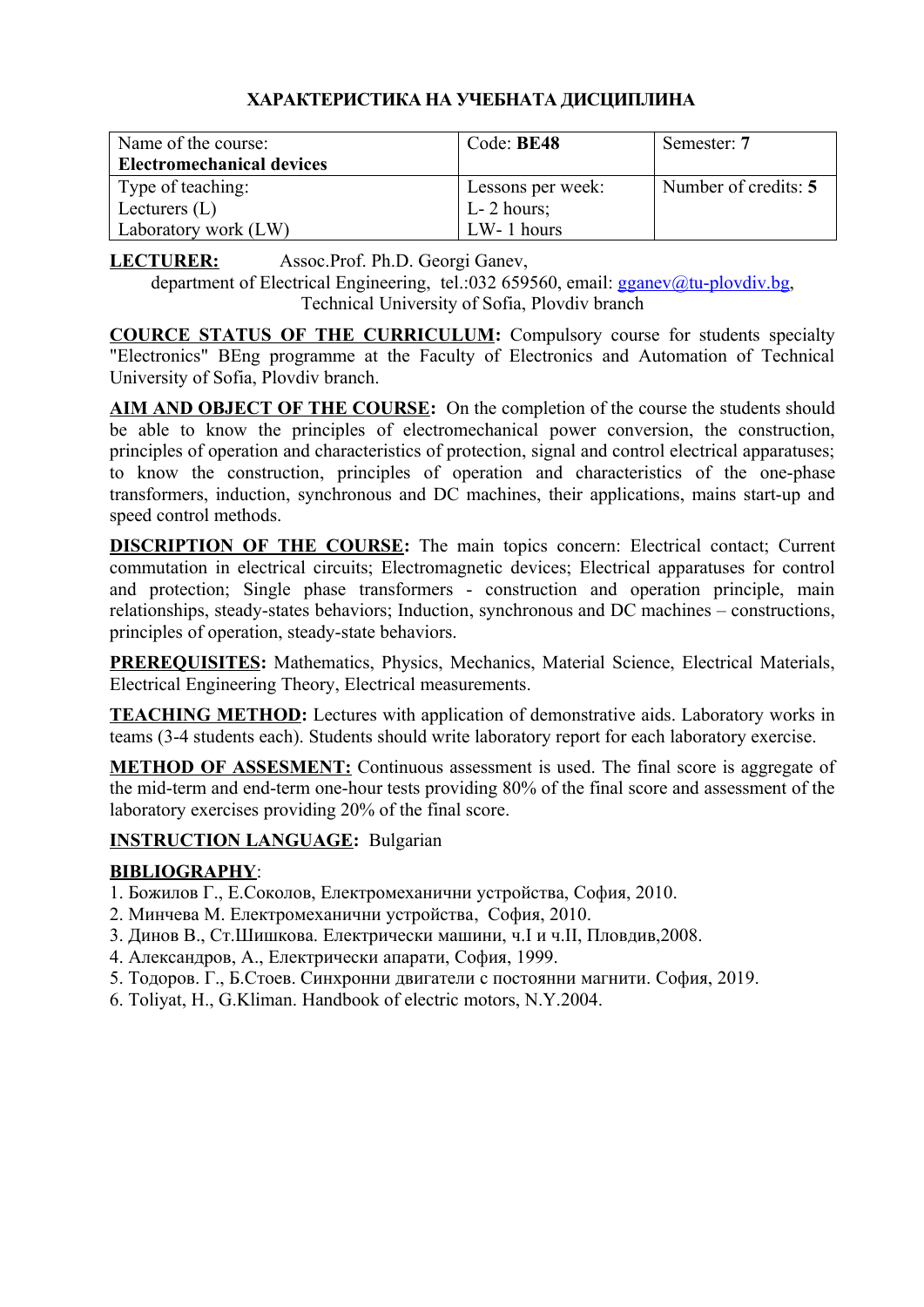| Name of the course: Computer aided<br>design in Electronics | Code: BE49                                                              | Semester: 7 |
|-------------------------------------------------------------|-------------------------------------------------------------------------|-------------|
| Type of teaching:<br>Lectures and laboratory work           | Lessons per week: $L-2$   Number of credits: 5<br>hours; $LW - 2$ hours |             |

# **LECTURER:**

Assoc. Prof. Boryana Pachedjieva, PhD., (FEA) - tel.: 659708 e-mail: [pachedjieva@yahoo.com](mailto:pachedjieva@yahoo.com) Technical University of Sofia, branch Plovdiv

# **COURSE STATUS IN THE CURRICULUM:**

Compulsory for the students specialty "Electronics" " BEng programme of FEA.

# **AIMS AND OBJECTIVES OF THE COURSE:**

The objective of the course is to acquaint the students with the contemporary computeraided design systems in electronics, as well as with the trends in their development. The course will give the students knowledge how to apply the existing EDA tools and to develop new computer-aided design approaches.

# **DESCRIPTION OF THE COURSE:**

The main approaches and algorithms used in the contemporary computer-aided design systems in electronics, are considered. The principles of their construction, the possibilities of the input languages and the control of computational process are presented. The possibilities of CAD systems for modeling and simulation of electronic equipment are discussed: standard analyses, investigation of the influence of design tolerances on the circuit characteristics, stability analysis. The possibilities of CAD systems for printed circuit board design are also presented.

## **PREREOUISITES:**

Mathematics I, II, Electrical engineering, Electronic circuits theory, Signals and systems, Analog circuits and Digital circuits.

## **TEACHING METHODS:**

Lectures. The laboratory work give the students practical skills in using the general-purpose CAD systems under the assistant guidance. The newest available student versions of the studied program products are used for the laboratory work. Manuals and user's guides in electronic form are accessible for the students.

## **INSTRUCTION LANGUAGE:**

Bulgarian.

# **METHOD OF ASSESSMENT:** Written exam.

# **BIBLIOGRAPHY:**

1. Raykovska, L., E. Gadjeva, Computer-aided design in electronics and communications, Book 1**Modeling and simulation using OrCAD PSpice, Sofia, Meridian 22, 2005; 2.** Боянов, Й., Л. Райковска, В. Фурнаджев, Автоматизация на проектирането и конструирането в електрониката, Техника, София, 1991; 3.Димитрова, В., Практическо проектиране с OrCAD, Амикорт, София, 2005. 4. Райковска, Л., С. Милчева, Ръководство за лабораторни упражнения и курсов проект по автоматизация на проектирането, ТУ-София, 1993; 5. Василева, Т., Н. Тюлиев, Проектиране на печатни платки с персонални компютри, Техника, София, 1992; 6. 6. [Steffora](http://www.findarticles.com/p/search?tb=art&qt=%22Ann+Steffora%22), A, C[. Fasca](http://www.findarticles.com/p/search?tb=art&qt=%22Chad+Fasca%22). OrCAD - OrCAD Layout Plus, OrCAD Layout, and OrCADLayout Engineer's Edition 9.0 - Product Announcement - Brief Article.[Electronic News,](http://www.findarticles.com/p/articles/mi_m0EKF) [Sept 7, 1998;](http://www.findarticles.com/p/articles/mi_m0EKF/is_n2235_v44) 7. OrCad Capture User's Guide, 2000; 8. OrCad Layout User's Guide, 2000.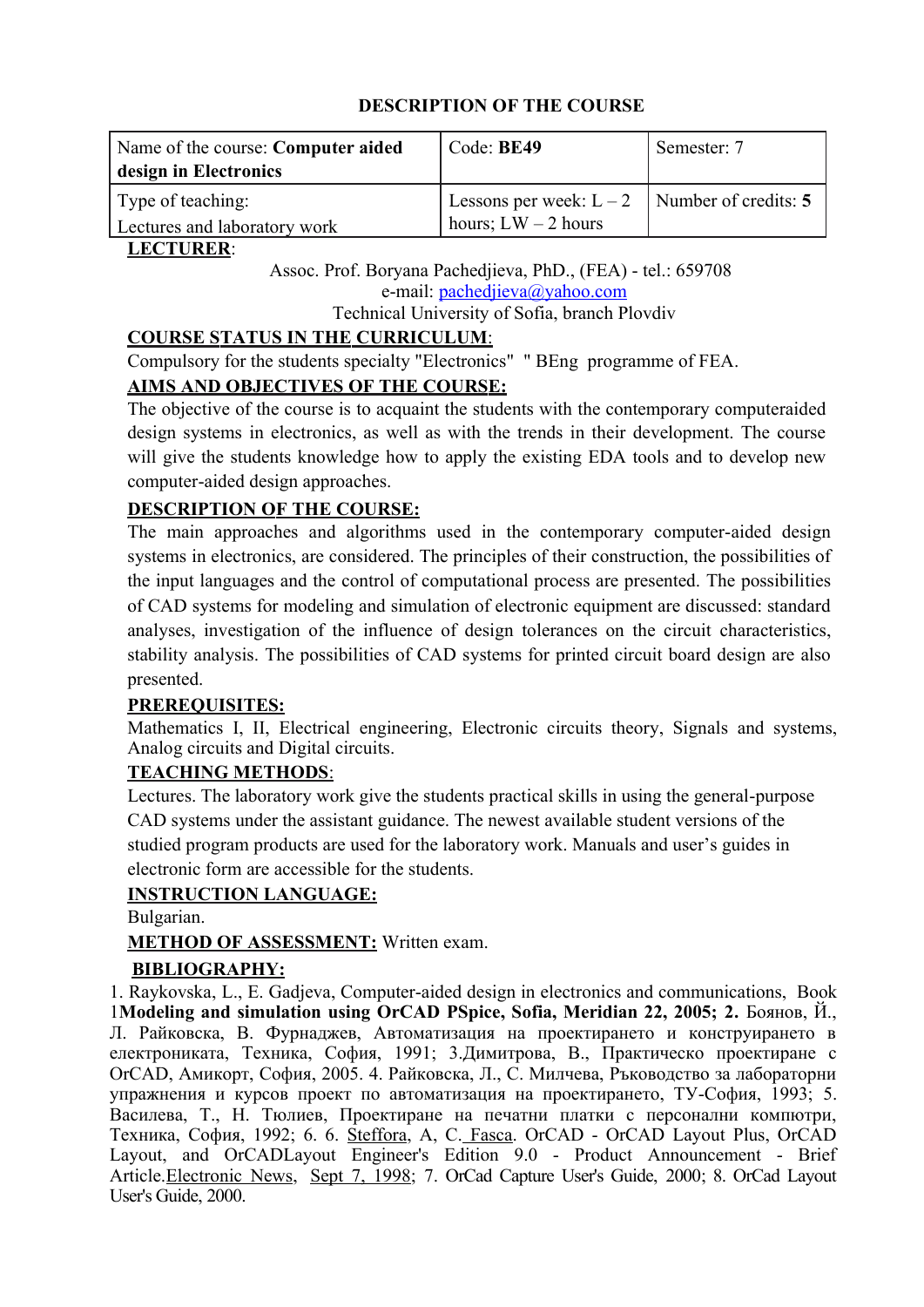| Name of the course                                                | Code: $BE50.1$                                  | Semester: 7          |
|-------------------------------------------------------------------|-------------------------------------------------|----------------------|
| Medical electronic equipment                                      |                                                 |                      |
| Type of teaching:<br>Lectures, laboratory work,<br>Course project | Lessons per week:<br>L – 2 hours; LW – 2 hours; | Number of credits: 5 |

## **LECTURERS**:

Prof. Ph.D. Galidiya Petrova (FEA), Dept. of Electronics – tel.: 659 574, e-mail:, Technical University of Sofia, branch Plovdiv

**COURSE STATUS IN THE CURRICULUM:** Obligatory elective (modular) course for the students in B.Sc. program in Electronics.

**AIMS AND OBJECTIVES OF THE COURSE:** The aim of the course is to teach the students how to apply the approaches, methods and technical means for analysis and synthesis of electronic devices and devices with specific application in the medical electronic equipment, to acquire new knowledge and opportunities in this subject area.

**DESCRIPTION OF THE COURSE:** The course is designed to acquaint students with the theoretical foundations and the principles of action of modern medical devices for the registration of biopotentials. The characteristics and parameters of the biopotentials generated by the heart, the cerebral cortex and the muscles in the patient's body, the leads systems, the characteristics and the technical requirements of the apparatus for their reliable amplification and registration are studied. The circuit diagrams of the apparatuses, as well as the principal schemes and specific features of the individual blocks, are considered. Students are acquainted with various clinical applications of Bioimpedance Measurements, specificities and technical requirements to individual blocks of aparatus as well as specific schematic solutions. The impact of electric currents on human tissues and organs are studied. The methods and devices for direct current, low and medium frequency alternating currents and current pulses therapy are discussed. **PREREQUISITES:** Good fundamental knowledge in the courses: Analogue and digital electronics, Microprocessor technic.

**TEACHING METHODS**: Lectures using multimedia presentations, laboratory exercises with protocols containing experimental results and oral defense of course project with description.

**METHOD OF ASSESSMENT:** Two hours written exam at the end of semester in the form of a test with open questions. The final grade for the course is based on the exam results (80% in total) and work on laboratory exercises (20%).

## **INSTRUCTION LANGUAGE:** Bulgarian

## **BIBLIOGRAPHY:**

1. Petrova G., Medical electronic equipment, 2019, TU-Sofia; 2. Petrova G., 1998, Introduction to Biological Signal Processing, Inter-University Centre for Education in Medical Radiation Physics and Engineering.; 3. Carr J. Brown J., 1981, Introduction to Biomedical Equipment Technology, *John Wiley&Sons*.; 4. Metting Van Rijn, Peper A., Grimbergen C.A, 1990, 'Highquality recording of bioelectrical events, Part 1 Interference reduction, theory and practice', *Med. Biol. Eng. Comput.*, 28, p.389-397.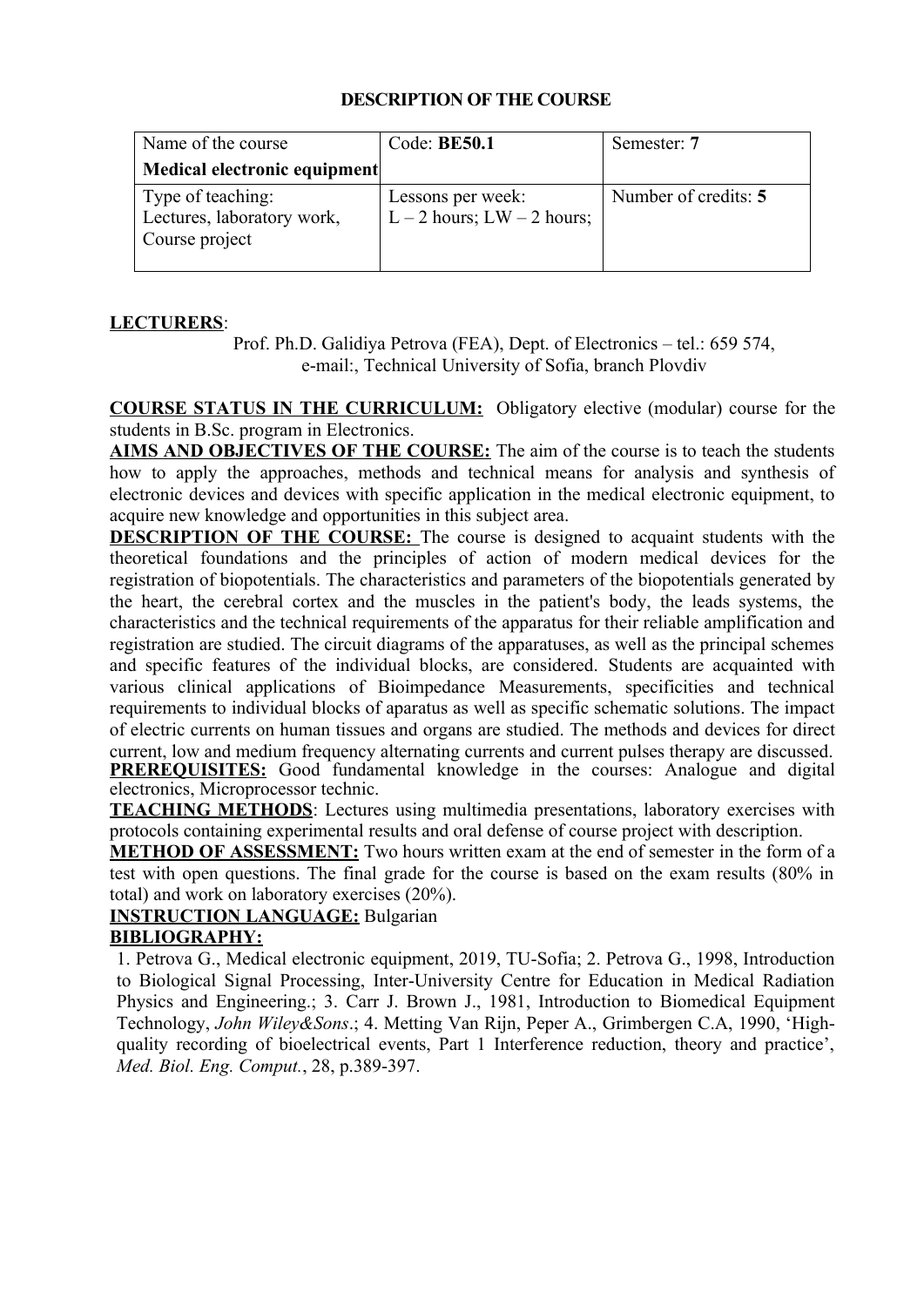| Name of the course<br><b>Electronic devices for measuring</b><br>non-electrical quantities | Code: BE50.2                                          | Semester: 7          |
|--------------------------------------------------------------------------------------------|-------------------------------------------------------|----------------------|
| Type of teaching:<br>Lectures and laboratory work,                                         | Lessons per week:<br>$L - 2$ hours; $LW -$<br>2 hours | Number of credits: 5 |

## **LECTURER:**

Assoc. Prof. Ph.D.. Svetoslav Ivanov (FEA), tel.: 032 659720, еmail: bluflam@tu-plovdiv.bg

Technical University of Sofia, branch Plovdiv.

**COURSE STATUS INTHE CURRICULUM:** Compulsory elective course from list 3 of the Bachelor program for specialty "Electronics".

**AIMS AND OBJECTIVES OF THE COURSE:** With the lecture course, students learn about the principle of operation of sensor devices for measuring the basic physical quantities in industry, and with the known circuit solutions of the electronic transducers for signal processing from the sensors output. At the end of the course the students will be able to design sensor devices for application in management systems.

**DESCRIPTION OF THE COURSE:** The discipline is fundamental for the students' knowledge and skills in the field of modern sensing elements, which are applied in the electronic technological devices and various industrial fields. They become acquainted with modern circuit solutions and methods for processing signals from sensor outputs. In the lecture course are included basic primary transducers for measuring the basic physical quantities in the industry - temperature, humidity, pressure forces, fluid flow, mechanical displacements, intensity of light, etc. Students will be prepared to design the electronic circuits needed to amplify and convert signals from the sensors output.

**PREREQUISITES:** The discipline is based on the knowledge gained in: Physics; Electronic and semiconductor elements; Analog Circuits; Digital Circuits and Signals and Systems.

**TEACHING METHODS:** Lectures using a multimedia projector, laboratory exercises with protocols.

**METHOD OF ASSESSMENT:** Written exam at the end of the semester (80%), laboratory exercises (20%).

**INSTRUCTION LANGUAGE**; Bulgarian.

# **BIBLIOGRAPHY:**

- 1. Ivanov S., Electronic devices for measuring non-electric quantities, Technical University of Sofia,2017; 2. Velchev N.. Metrology and Sensor, University Publishing House, Plovdiv, 1999;
	- 1. System Applications Guide, Analog Devices, Inc., 1993, Section 14.; 4 Ramon Pallas-Areny and John G. Webster, Sensors and Signal Conditioning, John Wiley, New York, 1991.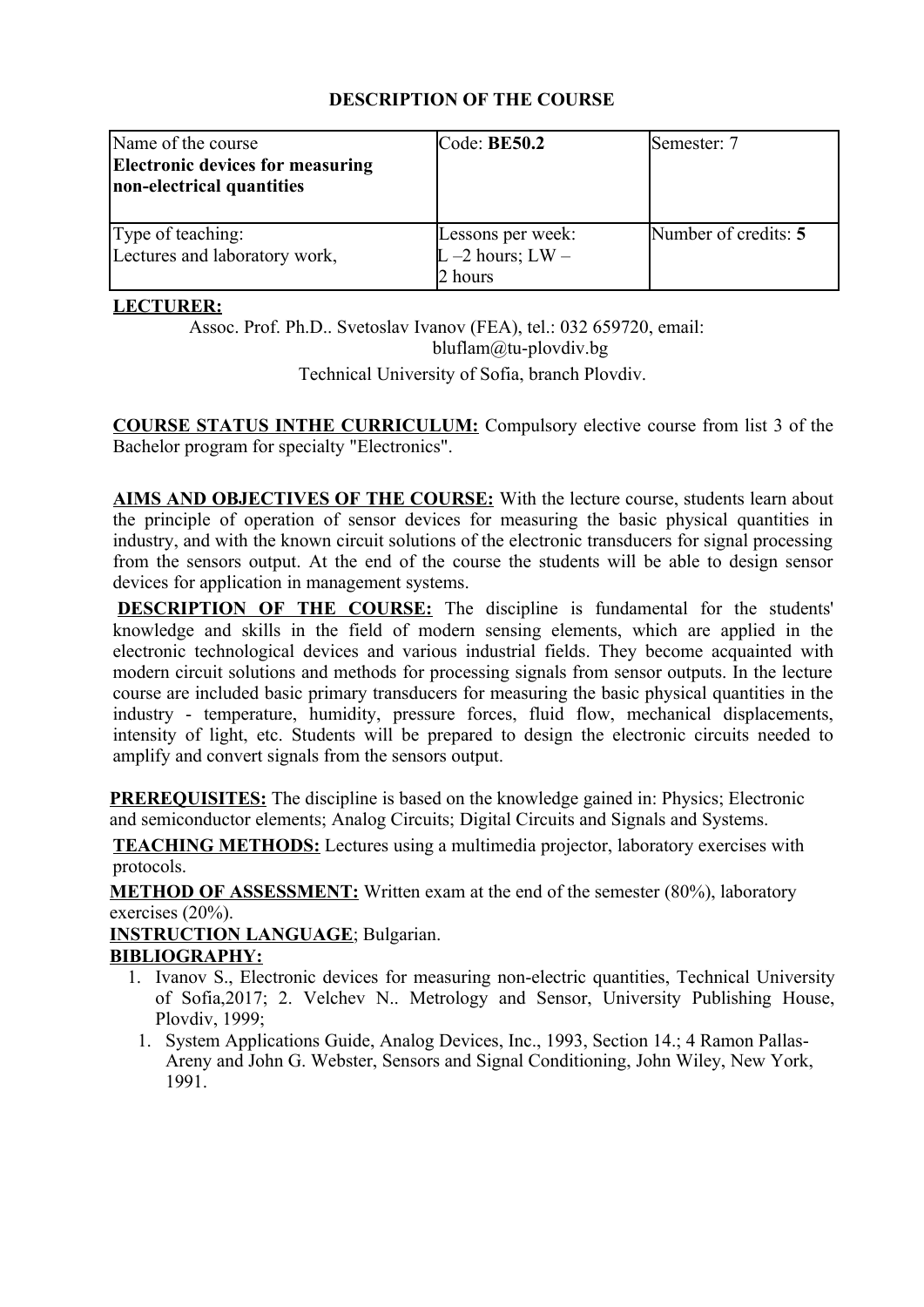| Name of the course                                                                | Code: BE51.1                                      | Semester: VII        |
|-----------------------------------------------------------------------------------|---------------------------------------------------|----------------------|
| Methods, devices and<br><b>Systems for data acquisition</b><br>and transformation |                                                   |                      |
| Type of teaching:<br>Lectures and laboratory work,<br>semester project            | Lessons per week:<br>$L - 2$ hours; $LW - 2$ hour | Number of credits: 5 |

## **LECTURER**:

Ass. Prof. Ph.D. Boyko Baev Petrov, tel: 659760 e-mail: [bpetrov@tu-plovdiv.bg](mailto:bpetrov@tu-plovdiv.bg) TU-Sofia, Branch Plovdiv

**COURSE STATUS IN THE CURRICULUM**: Elective subject for student's specialty "Electronics", bachelor.

**AIMS AND OBJECTIVES OF THE COURSE**: After subject completion the students know an organization and development of data acquisition systems methods and techniques for industrial applications and science investigations equipment.

**DESCRIPTION OF THE COURSE:** The main topics concern: Mathematical analysis of classical and particular digital signal processing methods: digital filters, spectrum and capstrum analysis, FFT, scanner analysis; Particular ADC: sigma-delta ADC, synchronous ADC; DCT and 2D filtering; DSP architecture and periferials. The study course material is located to the industrial, biomedical, sound and video signal processing.

**PREREQUISITES:** Mathematics, Physics, Signals and Systems, Digital electronic, Microprocessor and Software skills

**TEACHING METHODS**: Lectures, using slides, case studies, laboratory and semester project (elective), work in teams, protocols and semester project description preparation and defence.

**METHOD OF ASSESSMENT:** Written examination (70%), three laboratory assessments  $(30\%)$ .

# **INSTRUCTION LANGUAGE:** Bulgarian

**BIBLIOGRAPHY**:1. Макс, Ж., Методы и техника обработки сигналов при физических измерениях, М.: Мир, 1983, I и II. 2. Ташев, Ив., Методи, устройства и системи за събиране и преобразуване на информация, Учебник за дистанционно обучение при ТУ София. 3. Опенхайм, Ал., Сигнали и системи, С.: Техника, 1992. 4. Иванов, Р., Ив.Ташев, Б.Петров, Методи и средства за събиране и обработка на информация. Ръководство за лабораторни упражнения, ТУ София, 1993.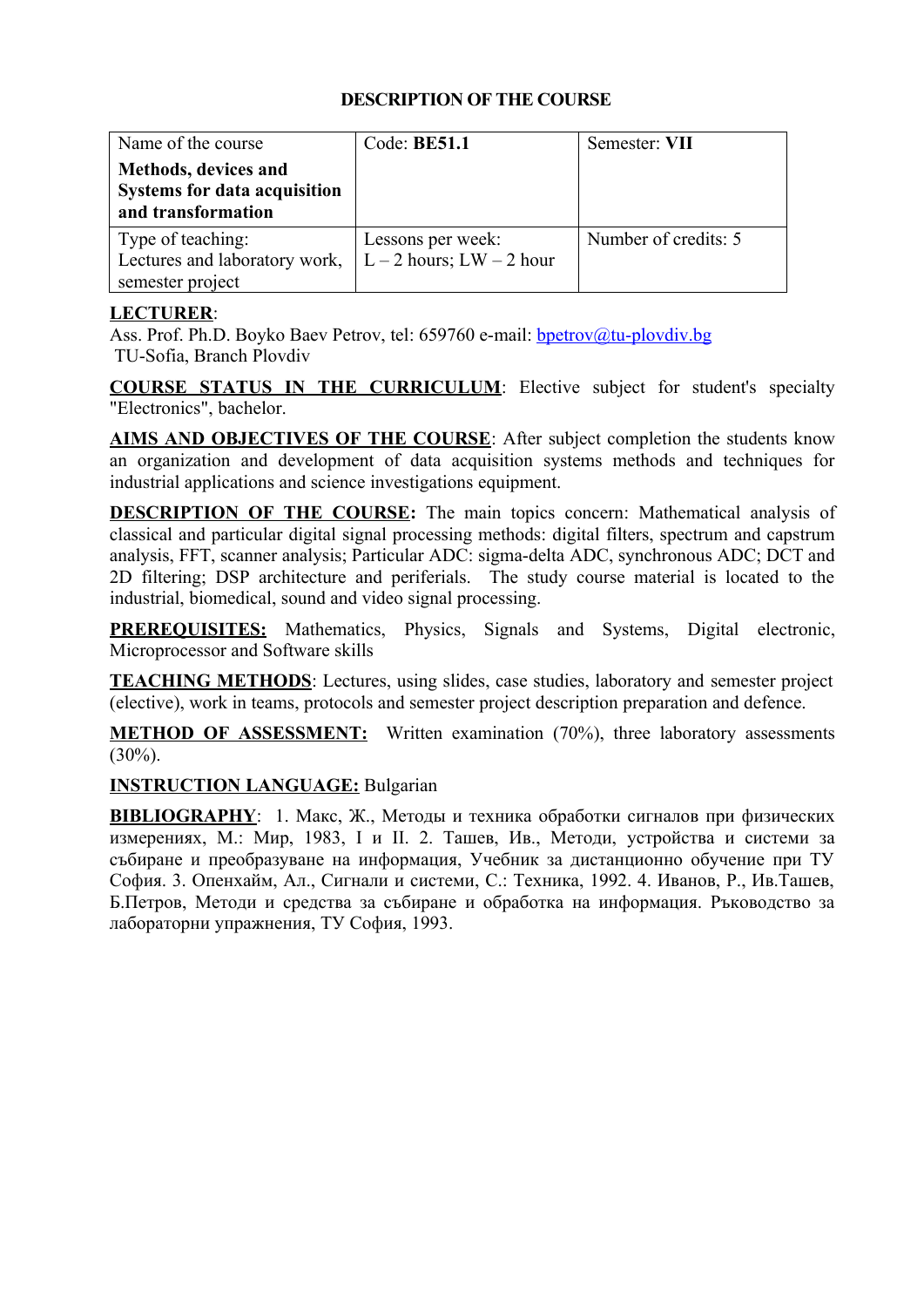| Name of the course           | Code: $BE51.2$               | Semester: 7          |
|------------------------------|------------------------------|----------------------|
| Real-time microprocessor     |                              |                      |
| based applications           |                              |                      |
| Type of teaching:            | Lessons per week:            | Number of credits: 5 |
| Lectures and laboratory work | $L - 2$ hours; $LW - 3$ hour |                      |
| semester project             |                              |                      |

## **LECTURER**:

Ph.D.Boyko Petrov, assistant professor tel: 659760 e-mail: abpetrov@persecteam.com TU-Sofia, Branch Plovdiv

**COURSE STATUS IN THE CURRICULUM**: Elective subject for student's specialty "Electronics".

**AIMS AND OBJECTIVES OF THE COURSE**: After subject completion the students know a theoretical basis, methods of development and realization of real-time microprocessor based single-devices and systems for industrial control and measuring applications.

**DESCRIPTION OF THE COURSE:** The main topics concern: The circumstance of real-time microprocessor based applications; Mathematical methods of function response descretization; Basic parts and their parameters determination - ADC, DAC, memory, ALU, period of sampling, type of microprocessor; Software development of real-time applications - calculations acceleration methods. The study course material is located to the industrial control and measuring applications.

**PREREQUISITES:** Good preparation of Mathematics, Control Theory, Signals and systems, Microprocessors and Software development skills.

**TEACHING METHODS**: Lectures, using slides, case studies, laboratory and semester project (elective), work in teams, protocols and semester project description preparation and defence.

**METHOD OF ASSESSMENT:** Written examination (70%), three laboratory assessments  $(30\%)$ .

# **INSTRUCTION LANGUAGE:** Bulgarian

**BIBLIOGRAPHY:** 1. B.C.Kuo - Discrete Data Control Systems, Prentice-Hall Inc. Englewood Cliffs, New Jersey, 1991 2. Paul Katz - Digital Control using Microprocessors, Technion - Israel Institute of Technology,1991, ISBN 0-13-212191-3 3.Marc Davio, Jean-Pierre Deschamps, Andre Thayse – Discrete and Switching Functions, Advanced Book Program, Georgi Publishing Co and McGraw-Hill Inc., 1984, ISBN 0-07-015509-7. 4. Острем К., Виттенмарк Б. Системы управления с ЭВМ, Москв, Мир,1987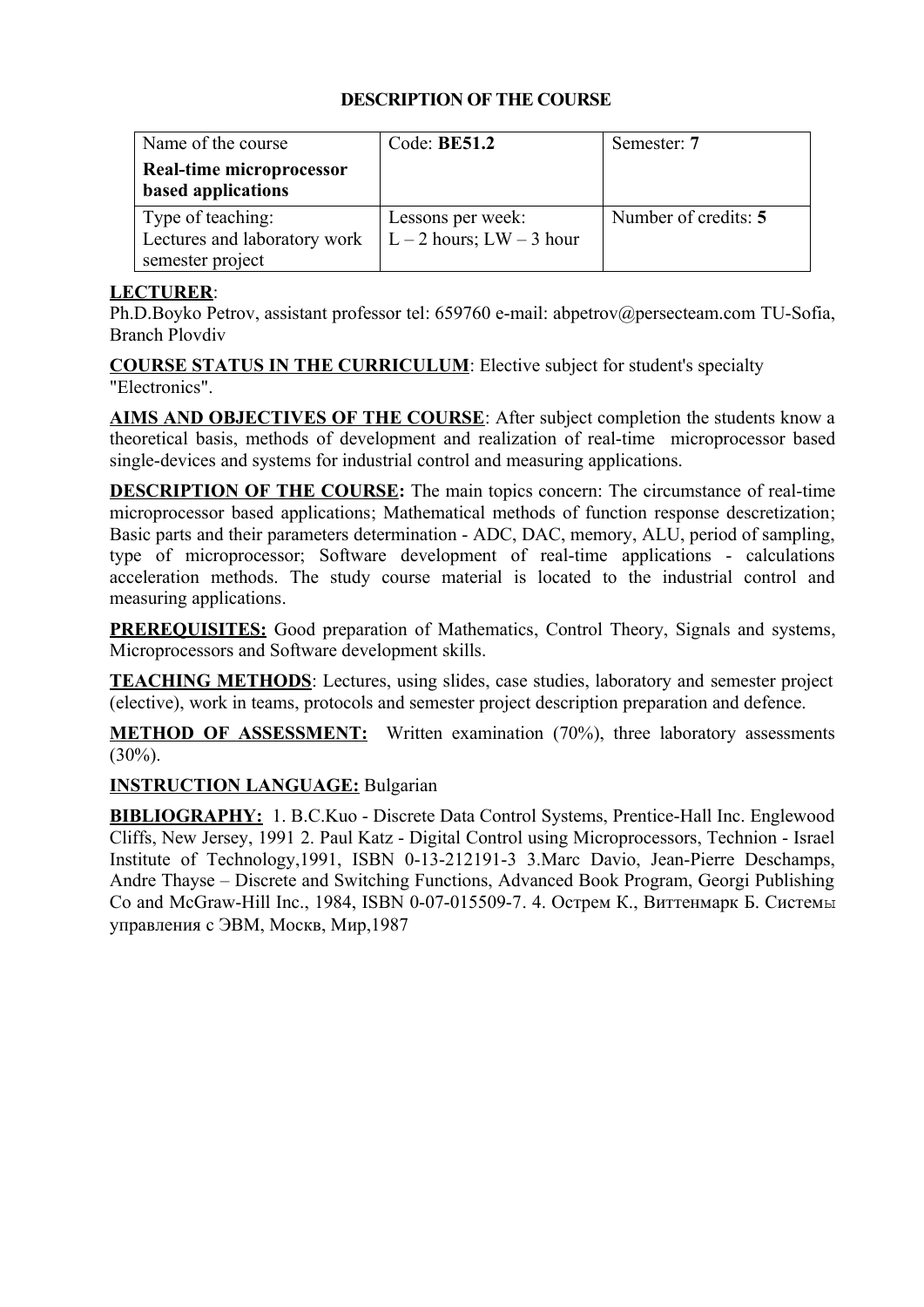| Name of the course:                                  | Code: $BE52.1$                                                          | Semester: 7          |
|------------------------------------------------------|-------------------------------------------------------------------------|----------------------|
| Analysis, modeling and<br>design of power converters |                                                                         |                      |
| Type of teaching:<br>Lectures, laboratory work,      | Lessons per week:<br>$L - 2$ hours;<br>LW $-2$ hours; SS $-5$<br>hours. | Number of credits: 5 |

**LECTURER**: Assoc. Prof. PhD Tsvetana Grigorova, (FEA),

e-mail:  $c_{gr}\omega t u$ -plovdiv.bg, Technical University of Sofia, Branch Plovdiv

# **COURSE STATUS IN THE CURRICULUM:** Compulsory eligible for the students speciality Electronics, BEng programme of FEA.

# **AIMS AND OBJECTIVES OF THE COURSE:**

The aims and objectives of the course "Analysis, modeling and design of power converters" is to teach students on the fundamental theory for electromagnetic processes description, models, algorithms, applicable programs for analysis, modelling in the transient/steady-state mode of the electrical energy converters.

At the end of the course the students must have theoretical and practical knowledge on the main types of power electronic converters, their basic parameters and characteristics as well as methods of their investigation and computer simulation.

## **DESCRIPTION OF THE COURSE:**

"Analysis, modeling and design of the power converters" gives the students' knowledge about bases analysis methods, investigation and design of the electrical energy converters. In view of the industrial applications and the related technical requirements of the different types of circuits, resonant DC converters are considered; specialized controllers for resonance converters control; various algorithms for controlling power devices and generating output voltage and output current in voltage-source inverters. The general principles of the modeling of power electronic devices and their realization using computers are studied.

**PREREQUISITES:** Knowledge on Mathematics, Theory of Electrical engineering, Semiconductor devices, Power supplies, Theory of electronic circuits, Power electronics, Analogue Electronics, Electronic regulators is necessary

**TEACHING METHODS**: Lectures using demonstrative materials. Laboratory assignments on laboratory manuals and protocols made by the students and checked by the lecturer, design practice for a part of the students.

**METHOD OF ASSESSMENT:** Two one-hour assessments at mid and end of semester (80%), laboratory works (20%).

**INSTRUCTION LANGUAGE:** Bulgarian

**BIBLIOGRAPHY:** 1. Григорова, Цв. Анализ, моделиране и проектиране на преобразувателни устройства. ТУ- София, 2012; 2. Анчев М., Силови електронни устройства. ТУ-София, 2019г.; 3.Rashid, M., Power electronics handbook, 2001; 4.Mohan, N. Power electronics, John Wiley & Sons, 2005; 5. Williams, B. Power Electronics - Devices, Drivers, Applications, and Passive Components, McGraw-Hill, 2002; 6. OrCad Pspice A/D Reference Manual, 2005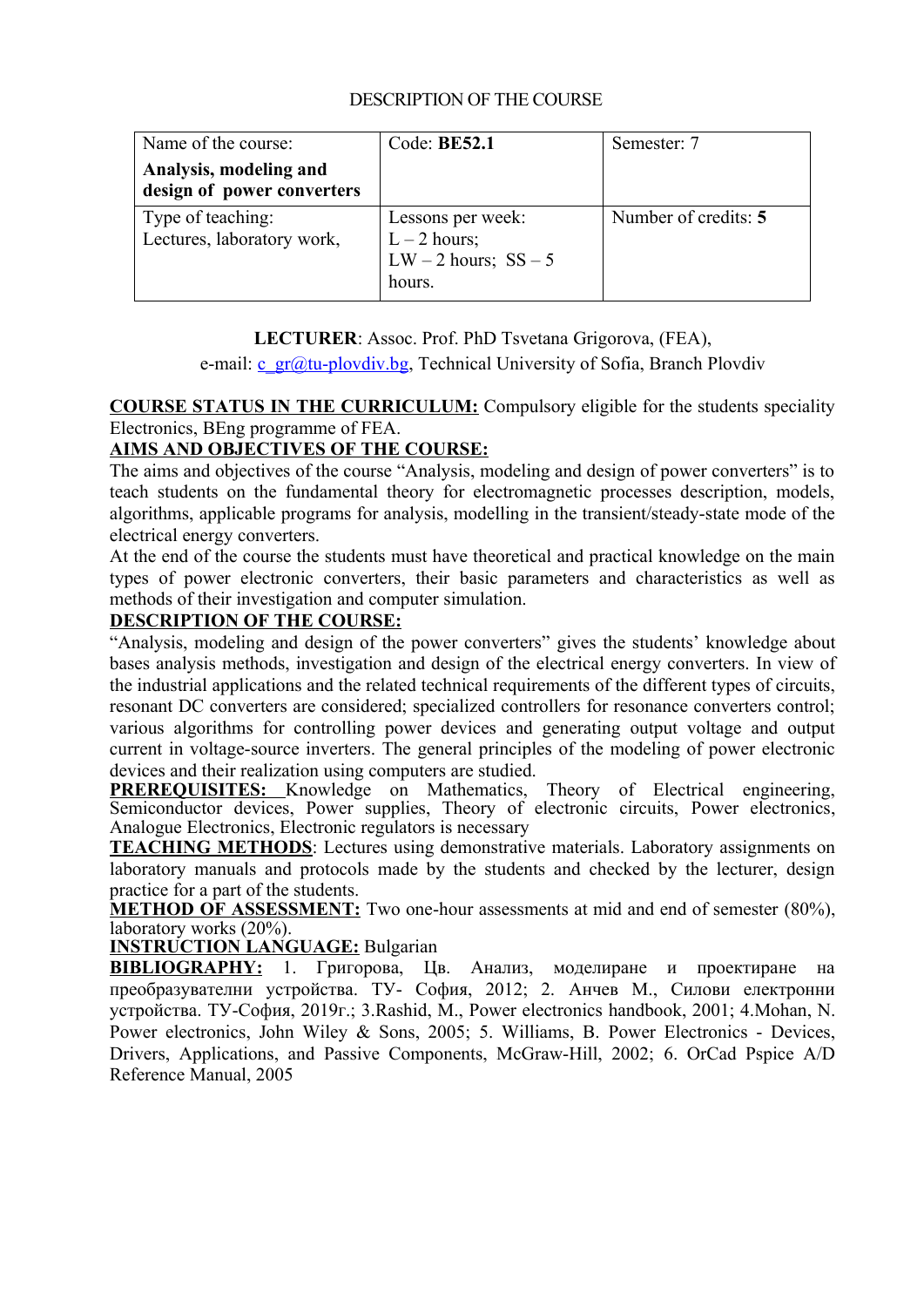| Name of the course<br><b>Practical work</b> | $\text{Code: BE53}$    | Semester: VII     |
|---------------------------------------------|------------------------|-------------------|
| Type of teaching:                           | Lessons per week: LW-2 | Number            |
| Laboratory work                             | hours                  | $ $ of credits: 1 |

## **LECTURER:**

Head Assistant Rosen Bozhilov, PhD., (FEA), Dept. of Electronics, Technical University of Sofia - Branch Plovdiv, e-mail: [rossen\\_chi@abv.bg](mailto:rossen_chi@abv.bg)

## **COURSE STATUS IN THE CURRICULUM:**

Compulsory for Bachelor's degree students majoring in Electronics at the Faculty of Electronic and Automation.

# **AIMS AND OBJECTIVES OF THE COURSE:**

The course "Practicum" aims at providing the students with practical skills, work habits and engineering experience in analyzing, synthesizing and constructing combined with experimental realization of a particular topic, assignment or a problem studying project in the field of applied electronics.

# **DESCRIPTION OF THE COURSE:**

By nature and specifics the classes summarize and intertwine elements of various work types such as laboratory work and course project design for a period of two semesters. They combine inherent for the engineering practice activities: literature review, catalogue and company research; analysis of solutions to a problem at the level of a block diagram; analysis and synthesis of a schematic diagram; experimental study; constructive design; development of a laboratory model; functional testing; techno-economic justification etc.

## **PREREQUISITES** :

Good fundamental knowledge of: Signals and systems; Semiconductor devices; Analog Electronics; Digital Electronics, Measurements in Electronics, Microprocessor systems.

## **TEACHING METHODS:**

Laboratory work, combined with practical realization of certain electronic devices. The leading lecturer works both collectively and on an individual basis with each student depending on the stage of realization of the particular tasks.

# **METHOD OF ASSESSMENT:**

Lecturer's signature after the successful completion of the course.

## **INSTRUCTION LANGUAGE:** Bulgarian

## **BIBLIOGRAPHY:** (in Bulgarian)

- 1. Towers, Thomas, Transistor Selector, Technica press, Sofia 1998;
- 2. Zlatarov V. Donevski at al. "Analog electronic circuits and systems", Technica Publishing House, Sofia, 1995;
- 3. Konov K., Pulse and digital circuits with integral TTL elements, I and II part, Technica press, Sofia 1998;
- 4. Oppenheim Al., Signals and Systems, Technica press, Sofia, 1995.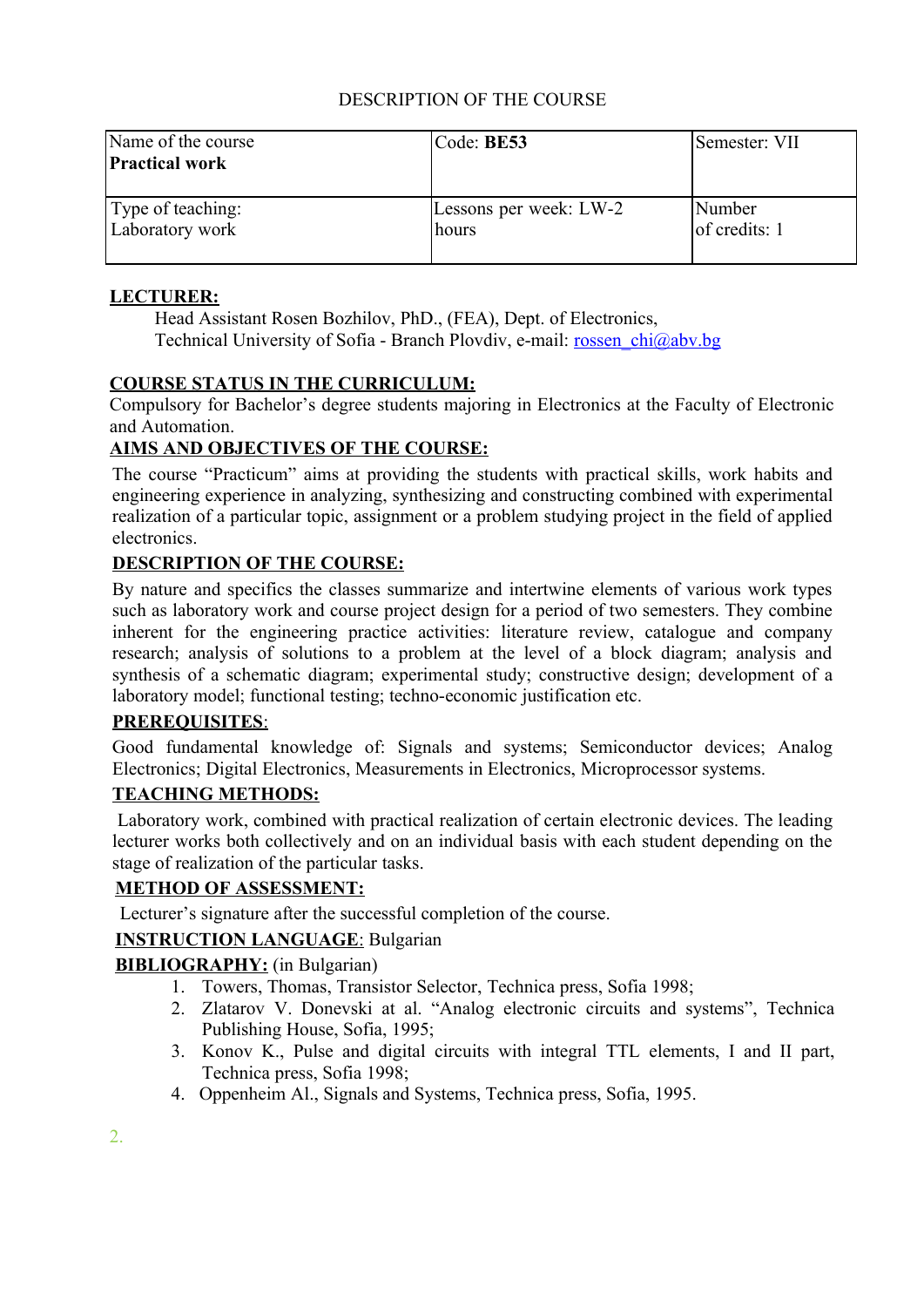| Name of the course<br><b>Telecomunications</b>    | Code: BE56                                     | Semester: 8          |
|---------------------------------------------------|------------------------------------------------|----------------------|
| Type of teaching:<br>Lectures and laboratory work | Lessons per week:<br>$L-2$ hours; $LW-2$ hours | Number of credits: 3 |

# **LECTURER :**

Assoc. Prof. Ph.D.. Svetoslav Ivanov (FEA), tel.: 032 659720, email: [isveto@dir.bg](mailto:isveto@dir.bg) Technical University of Sofia, branch Plovdiv.

 **COURSE STATUS INTHE CURRICULUM :**Compulsory for the students specialty "Electronics" of Faculty of Electronics and Automation, educational-qualification degree "Bachelor".

**AIMS AND OBJECTIVES OF THE COURSE:** With the lecture course, students learn about the principles of building information transfer systems. The peculiarities of channels and signals for the transmission of audio and visual information are considered; the principles of partitioning (multiplexing and demultiplexing), switching at different levels and transmission environments. Cable, fiber optic, radio relay, satellite systems and cellular telephone systems are studied.

**DESCRIPTION OF THE COURSE:** Main themes: Types of telecommunication networks; Integrated Services Digital Network (ISDN); Mobile connectivity networks; Digital multiplex systems; Application of delta-modulation in subscriber multiplex systems; Principles of building a radio-technical communication system; Introduction to optical communications; Light sources and receivers applicable to fiber optic connection systems: Optical couplers: Optical Receivers. Measurement of optical power; Principles of construction of a direct-line radio relay line; Principles of operation of satellite radio communication systems; Spreading of radio waves. Superheterodyne receptors.

**PREREQUISITES:** Good preparation in the following disciplines: Signals and Systems, Analog Circuits and Digital Circuits.

**TEACHING METHODS:** Lectures using a multimedia projector and demo programs, laboratory exercises with protocols.

**METHOD OF ASSESSMENT:** Written exam at the end of the semester (80%), laboratories  $(20\%)$ .

# **INSTRUCTION LANGUAGE**; Bulgarian.

## **BIBLIOGRAPHY:**

1. Pencheva E., Introduction to Modern Telecommunication Networks, New Knowledge, Sofia, 1999; 2. Pulkov V., Multiplexing in Telecommunications, New Knowledge, Sofia, 2000; 3. Dobrev D., Radiocommunications, Part I, Ciela, Sofia, 2000; 4. Ryabov S., Optical communications, New knowledge, Sofia, 1999.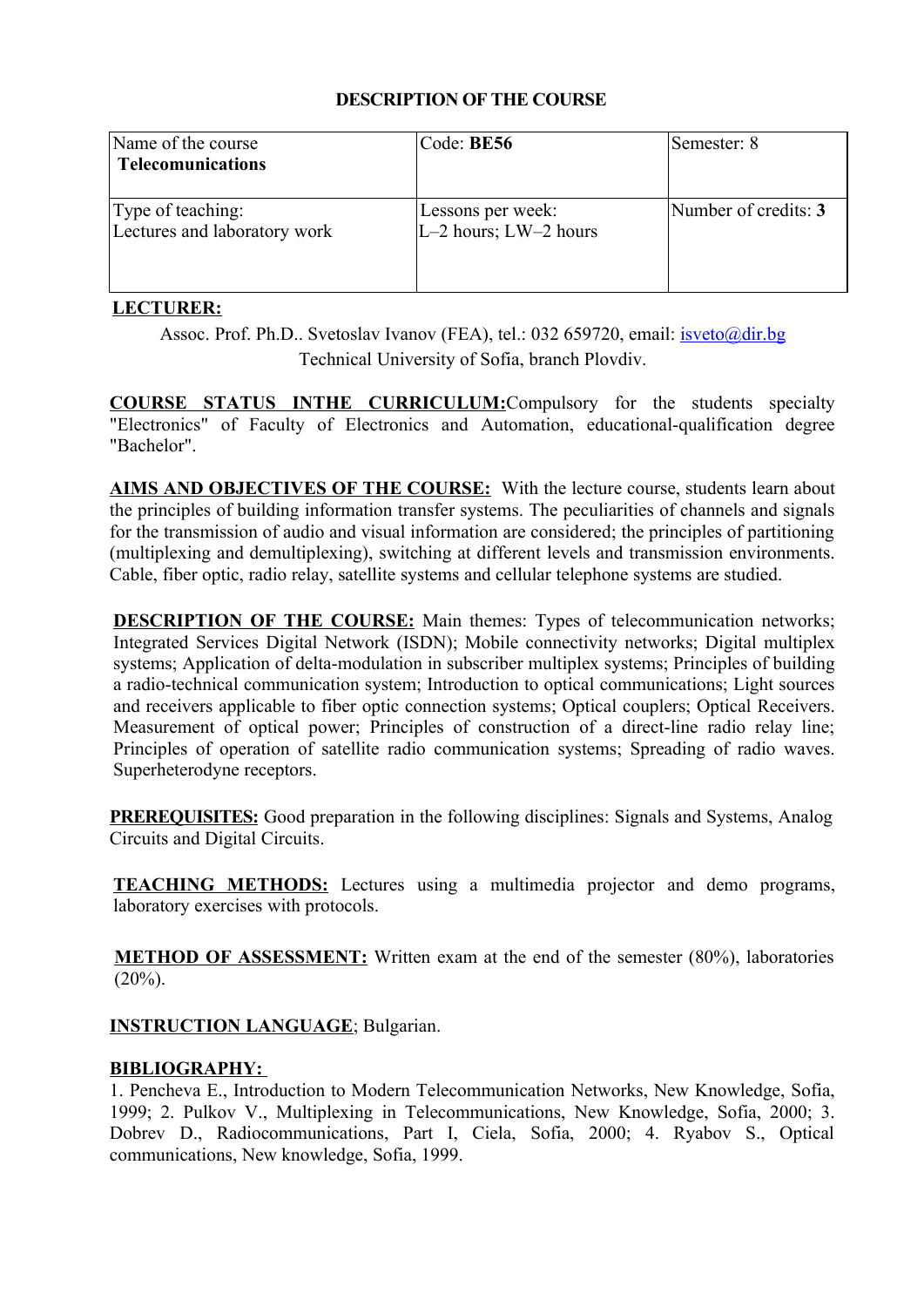| Name of the course<br><b>Sensors and transducers</b> | Code: BE57.3                                        | Semester: 8 |
|------------------------------------------------------|-----------------------------------------------------|-------------|
| Type of teaching:<br>Lectures, Laboratory work       | Hours per week:<br>$L - 2$ hours,<br>$LW - 2$ hours | Credits:    |

# **LECTURER**:

Assist. Prof. Ivan Maradzhiev, Ph.D., Department of Electronics, e-mail: [iv\\_mar@tu-plovdiv.bg](mailto:iv_mar@tu-plovdiv.bg) Technical University-Sofia, branch Plovdiv

**COURSE STATUS IN THE CURRICULUM**: Elective course for students of specialty "Electronics" of faculty "Electronics and Automation" at the Technical University - Sofia, Plovdiv branch, educational degree "Bachelor".

**AIMS AND OBJECTIVES OF THE COURSE**: During the course the students acquire specialized knowledge about construction and operating principle of different types of sensors and sensor systems.

**DESCRIPTION OF THE COURSE:** The main topics concern: Types and classifications of sensors and control systems; Temperature sensors; Speed and acceleration measurement; Mass, torque, force and strain measurement; Optical sensors; Magnetic field sensors; Hall sensors; Electromechanical sensor;. Industrial sensors and control; MEMS sensors; GMR sensors;

**PREREQUISITES**: Knowledge of the following disciplines: Mathematic, Physics, Semiconductor devices, Theoretical Electrical Engineering, Analogue electronics, Microelectronics, Microprocessor techniques.

**TEACHING METHODS**: Lectures and laboratory exercises in properly equipped laboratories. For the laboratory exercises are developed methodical manuals, templates and laboratory models on topics, covered in the lectures.

**METHOD OF ASSESSMENT:** A written exam 80%, laboratory exercises 20%.

# **INSTRUCTION LANGUAGE:** Bulgarian

**BIBLIOGRAPHY:** 1. Solomon S. Sensors. Handbook M.G.Hill 2010 .ISBN9780071605717, 2. Moris A. Measurement and instrumentation. Priciples. ISBN 0750650818 2001, 3. Sensor. Technology.Handbook 2005 ISBN0750677295, 4. Webster J.G.The measurment instrmentation and sensors. CRCPress LLC1999 ISBN084932145-X, 5.Semiconductor Sensors.Daate Handbook. SC17, Philips,1989.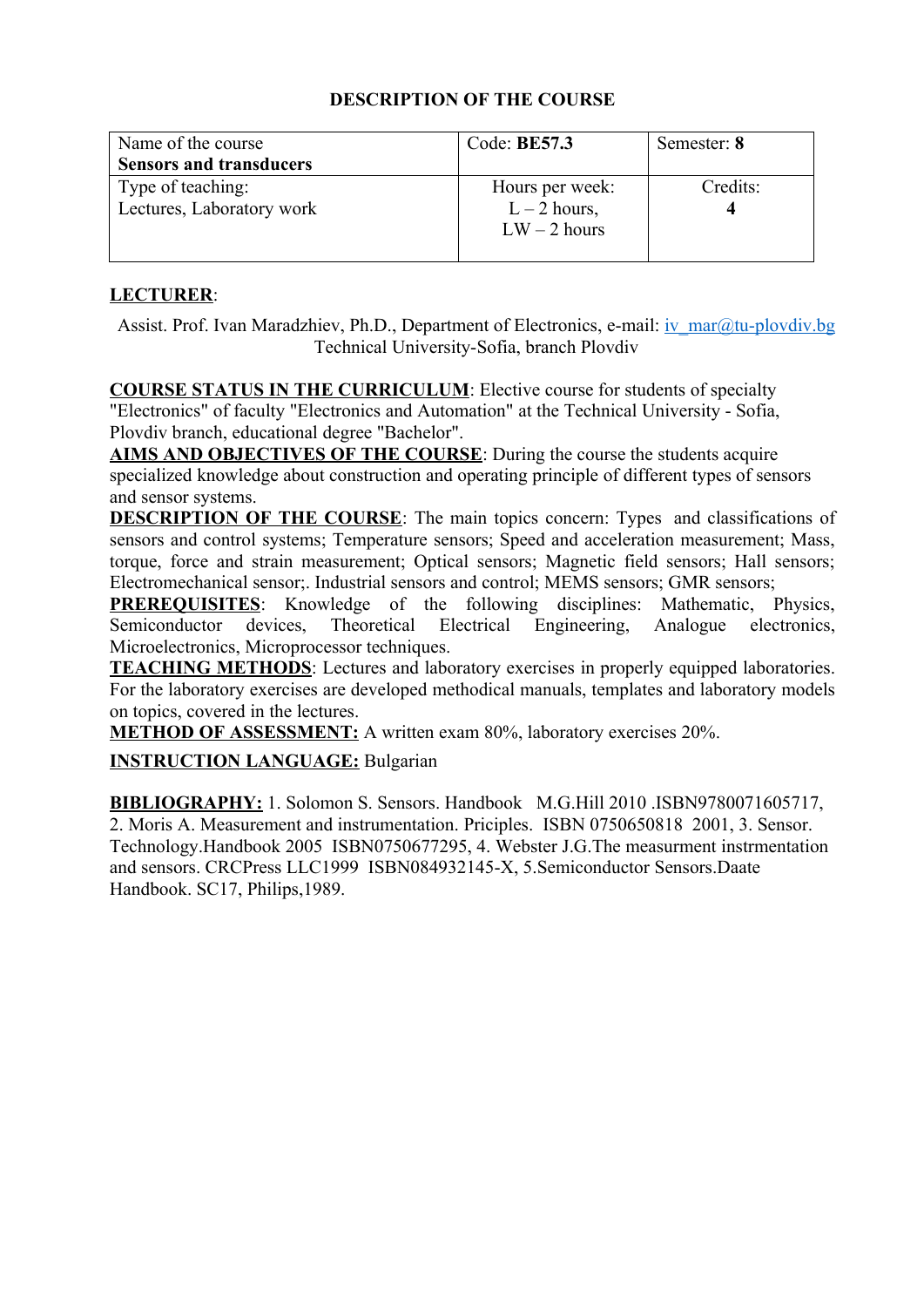| Name of the course                                | Code: BE57.5                                 | Semester: 8 |
|---------------------------------------------------|----------------------------------------------|-------------|
| Design of electronic                              |                                              |             |
| devices                                           |                                              |             |
| Type of teaching:<br>Lectures and laboratoryworks | Lessons per week:<br>$L-2$ hours; SW-1 hour; | Credits:4   |
|                                                   | $LW-2$ hours.                                |             |

# **LECTURER:**

Ph.D. I. Rachev, Department of Electronic, Technical Universityof Sofia – Plovdiv branch, ph., 032/ 959 718, e-mail: [ivr@tu.plovdiv.bg](mailto:ivr@tu.plovdiv.bg)

# **COURSE STATUS INTHECURRICULUM:**

Compulsoryforthestudentsspecialty "Electronics" foreducational and qualifications degree"bachelor".

# **AIMS ANDOBJECTIVES OFTHECOURSE:**

Students gainknowledgeintheprocessesof electronicequipment manufacturing,usingknowledge ofthesubjectsofdesign,materials,and engineeringdocumentation.During thecoursestudentswillgainknowledgeandelementsof organization ofmodern productionorganization.

# **DESCRIPTION OF THE COURSE:**

Studentslearnthebasicprocessesforobtainingand structuringofcoatings, typesofelectronicequipmentaccording toitsfunction,PCBdesigntaking intoaccountthe productionprocess,thermaldesign,electromagneticcompatibility,technical,design and technological documentationrules.

## **PREREOUISITES:**

Electrical EngineeringTheory, Semiconductor devices, Signals and systems, physics,materialsscience, measurementelectronics.

# **TEACHING METHODS:**

Lectures, tutorials, laboratorywork, protocols.

**METHODOF ASSESSMENT:** Two-hour assessment at the end ofthe semester (80 %) and laboratorywork (20%).

## **INSTRUCTIONLANGUAGE:**Bulgarien

## **BIBLIOGRAPHY:**

1. Йорданова Л.Конструиране, технология и надеждностна радио исъобщителната апаратура, С., изд.на ТУ-София, 1994; O. Molloyat all, Design for ManufacturingandAssembly, Springer 1998; Arnaudov, R. Videkov, V., Designand Technologyof hybrid micromodules, Softtrade,2012.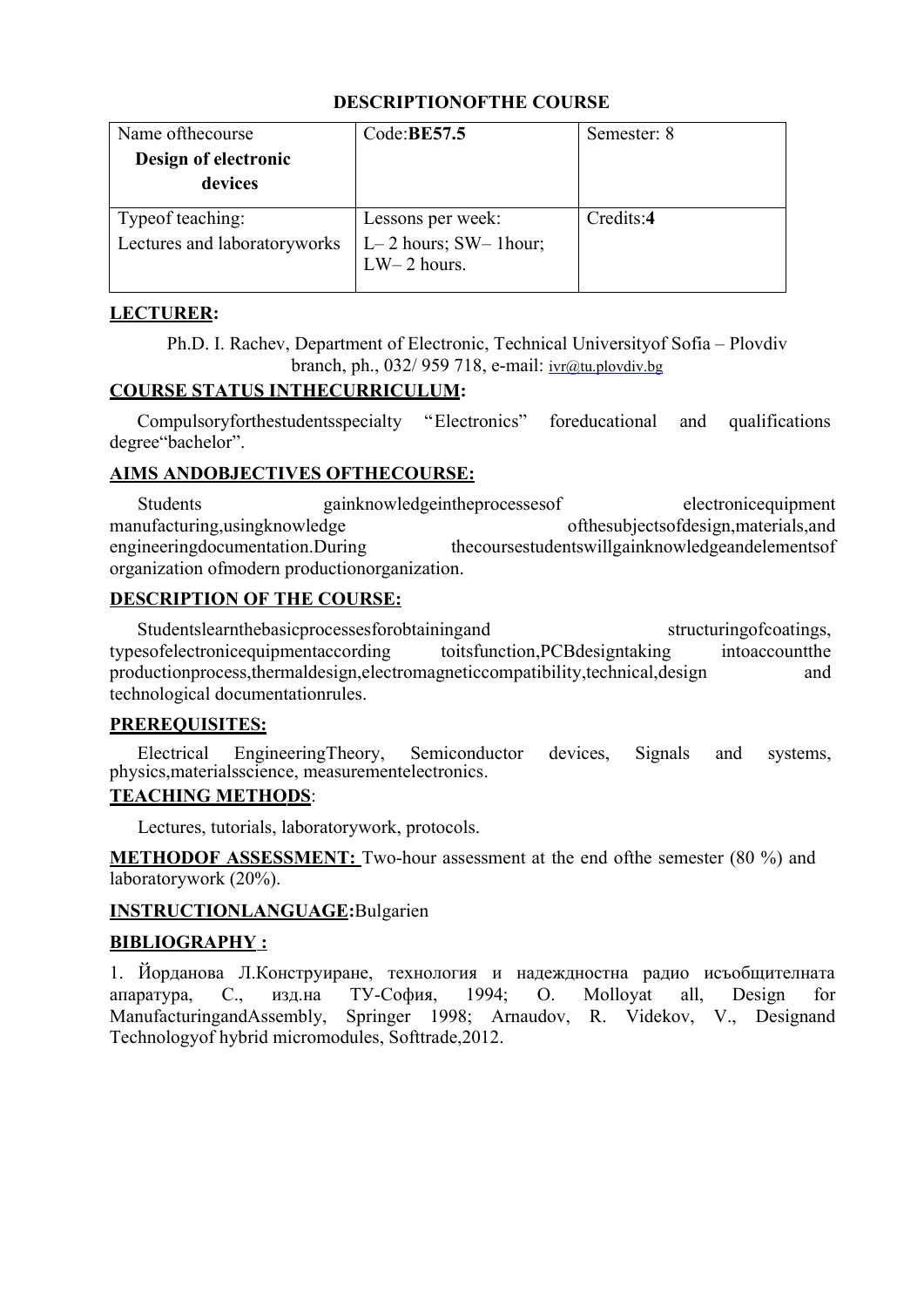| Name of the course<br>Automation of electronic production | Code: BE57.6                                      | Semester: 8          |
|-----------------------------------------------------------|---------------------------------------------------|----------------------|
| Type of teaching:<br>Lectures and laboratory work         | Lessons per week:<br>$L - 2$ hours; $LW - 3$ hour | Number of credits: 4 |

# **LECTURER :**

Assoc. Prof. Ph.D.. Svetoslav Ivanov (FEA), tel.: 032 659720, email: [isveto@dir.bg](mailto:isveto@dir.bg) Technical University of Sofia, branch Plovdiv.

 **COURSE STATUS INTHE CURRICULUM :**Compulsory for the students specialty

"Electronics" of Faculty of Electronics and Automation , educational-qualification degree "Bachelor".

AIMS AND OBJECTIVES OF THE COURSE: To introduce the students to the main tasks of automation of electronic production and with the methods for control and diagnostics of electronic elements and devices. At the end of the course the student will know the basic principles for building flexible automated systems; the organizational structure of the electronic production and will have knowledge of functional diagnostics of analogue and digital electronic devices.

**DESCRIPTION OF THE COURSE:** The discipline is fundamental to the knowledge and skills in the field of automation of electronic production. The course covers issues related to flexible automated manufacturing systems, digital and program control, programmable logic (industrial) controllers, interfaces and local networks used for automation of production, the structure of electronic production and diagnostics of electronic products.

**PREREQUISITES:** Control Theory, Analog Circuits, Digital Circuits, Measurements in Electronics, Electronic control and command devices.

**TEACHING METHODS:** Lectures using a multimedia projector, laboratory exercises with protocols.

**METHOD OF ASSESSMENT:** Written exam. (70%), laboratory exercises (30%).

**INSTRUCTION LANGUAGE**; Bulgarian

# **BIBLIOGRAPHY:**

1. Ovcharov S., Automation of electronic production, Technics, S., 2004.

2. Stoilov G., Quality control in the electronic industry, Auto Spectrum, Plovdiv, 1998.

3. Роткоп Л, Автоматическое управление процессами массового производства, изд. "Машиностроение", Mир, 1982.

4. Dally J, W.F.Riley, K.G. McConnell, Instrumentation for Engineering easurement, J.Wiley&Sons, inc., N.Y., 1993

5. Taguchi Genichi and Yu-In Wu , Introdaction of off- Line Quality Control, Central Japan Quality Control Assoeiation.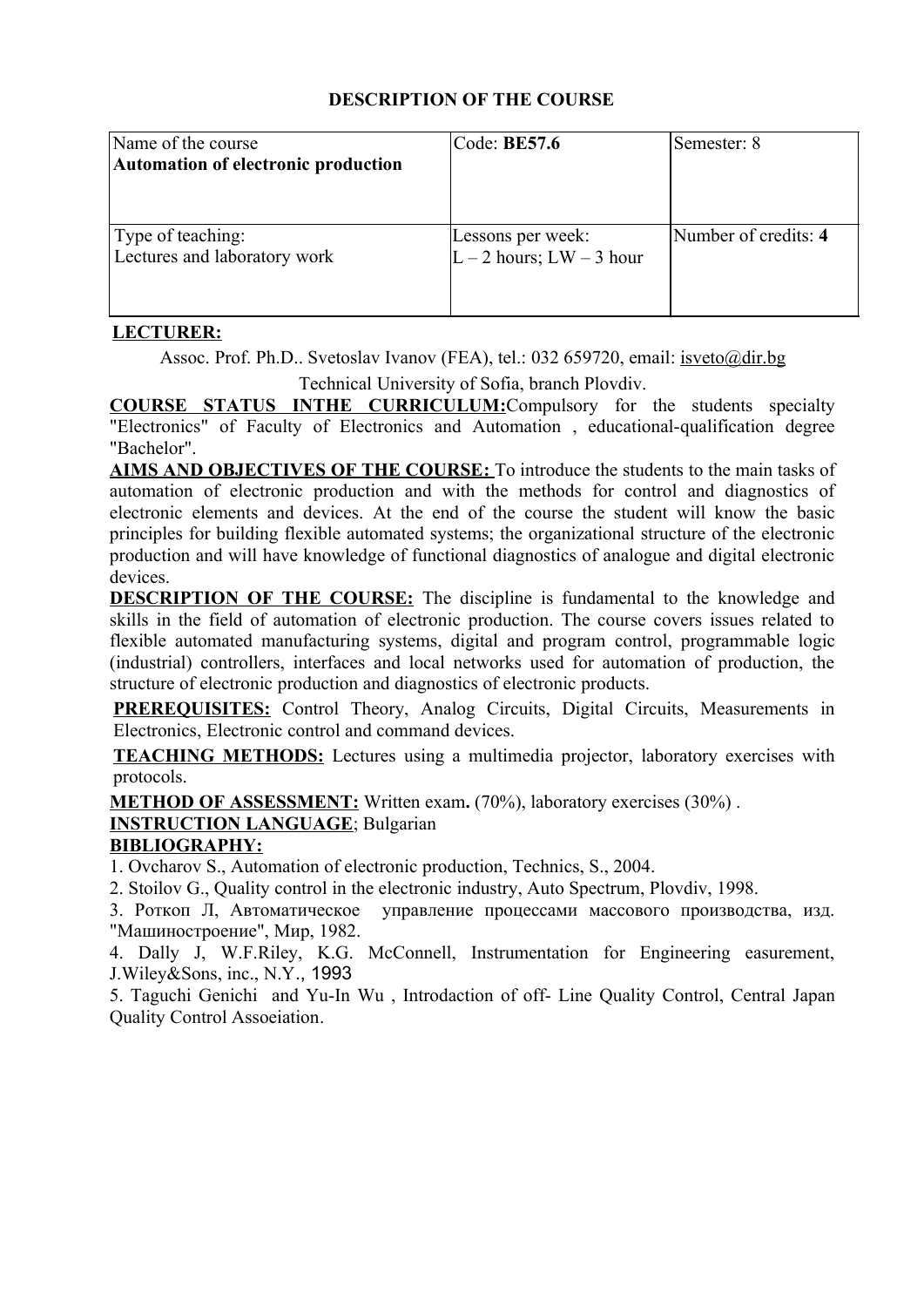| Name of the course:                                                            | Code: <b>BE58.2</b>                               | Semester: 8          |
|--------------------------------------------------------------------------------|---------------------------------------------------|----------------------|
| Information systems with<br>laser radiation                                    |                                                   |                      |
| Type of teaching:<br>Lectures, laboratory work,<br>Course project $-$ elective | Lessons per week:<br>L – 3 hours; $LW - 2$ hours, | Number of credits: 5 |

## **LECTURERS**:

Assoc. Prof. Boryana Pachedjieva, PhD., (FEA) - tel.: 659708 e-mail: [pachedjievaa@yahoo.com](mailto:pachedjievaa@yahoo.com) Technical University of Sofia, branch Plovdiv

**COURSE STATUS IN THE CURRICULUM:** Elective for BEng students specializing in Electronics at the Faculty of Electronics and Automation.

## **AIMS AND OBJECTIVES OF THE COURSE:**

The aim of the course is to introduce students with innovations in information systems with laser radiation and tendency of theirs development.

#### **DESCRIPTION OF THE COURSE:**

The main topics in the course concern: Kinds of information systems with laser radiation; Propagation of the laser radiation in the atmosphere; Extinction of the laser radiation; Photoelectronic transformation regime; Generalized scheme of the laser information system with atmospheric propagation canal; Algorithm for engineering design of the laser information system with atmospheric propagation canal (LISAPC); Individual and Joint Influence of Heterogeneous Stochastic Factors on Bit-Error Rate of LISAPC; Geodesic laser sysstems

**PREREQUISITES:** Good fundamental knowledge in the courses: Mathematics, Signals and systems, Semiconductor devices, Laser Technique.

**TEACHING METHODS**: Lectures, laboratory work

**METHOD OF ASSESSMENT:** Written exam (80%), laboratory work (20%).

# **INSTRUCTION LANGUAGE:** Bulgarian

## **BIBLIOGRAPHY:**

## **in Bulgarian**

1. E. Ferdinandov, Laser radiation in Radio engineering, Sofia, Technique Press, 1981; 2. E. Ferdinandov, P. Pavlova, Principles of Optoelectronics – part II*.* Sofia, Technique Press, 1993;

3. E. Ferdinandov аnd others., Fiber communication systems – rarts I, II, III. Sofia, Siela, 2001, 2002, 2003; 4. M. Nenchev, S. Saltiel. Laser Technique. University press, Sofia, 1994;

E. Fersinandov, B. Pachedjieva, Probabilistic and statistic methods in communications, Siela Press, Sofia, 2005; 6. E. Ferdinandov, B. Pachedjieva, K. Dimitrov. Optical communication systems – analytical descriptions, algorithms for engineering design. TU-Sofia, branch Plovdiv, 2007;